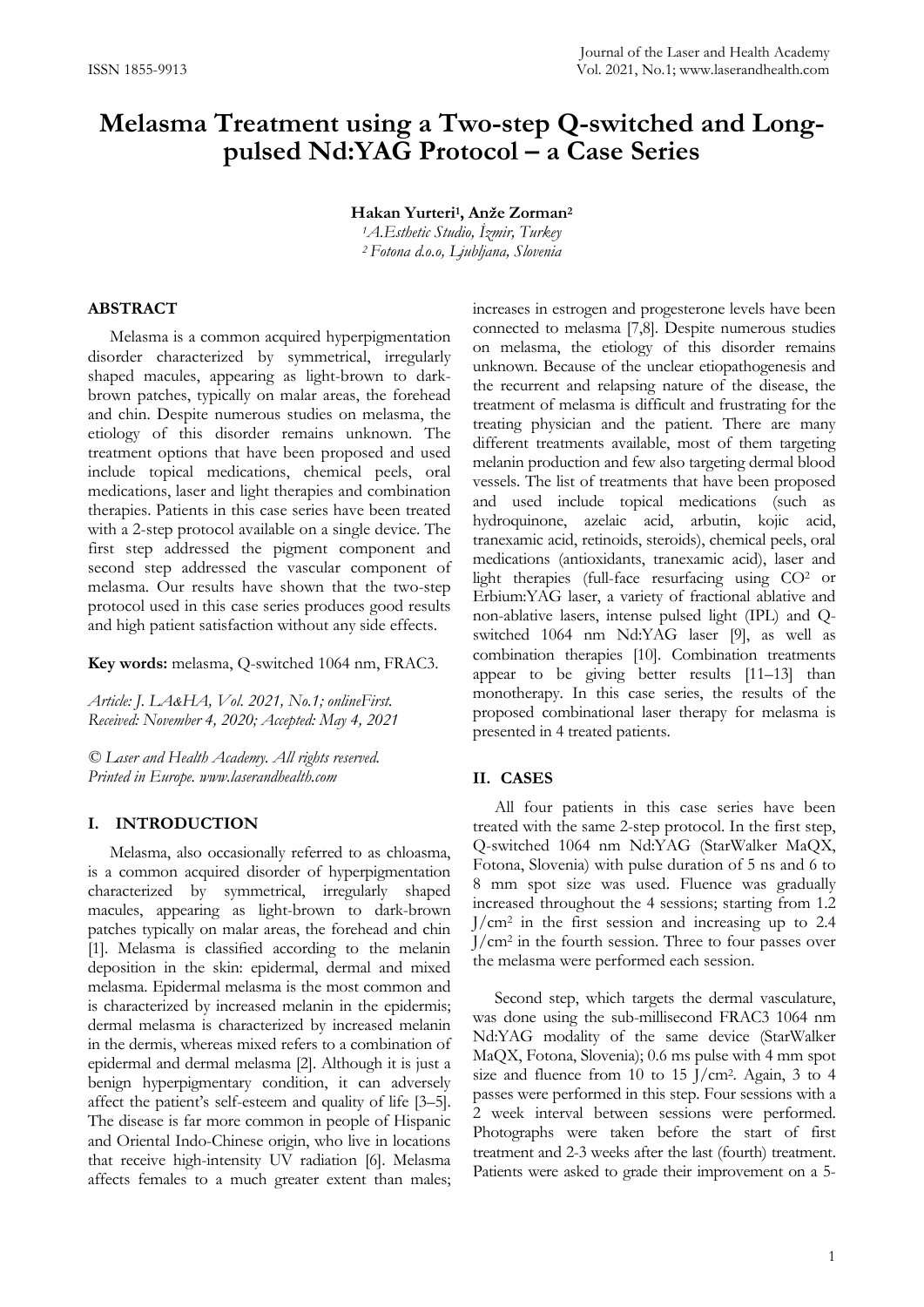Point Likert scale; 1 (very dissatisfied), 2 (dissatisfied), 3 (neither dissatisfied nor satisfied), 4 (satisfied), 5 (very satisfied). Four blinded assessors were asked to order the photos in the correct sequence and then grade the photo that they chose as "after". The grading was done using 5- Point Likert scale; 1 (much worse), 2 (somewhat worse), 3 (no change/stayed the same), 4 (somewhat better), 5 (much better).

### **Table 1: Parameters used.**

|                     | $1st$ step                      | $2nd$ step                    |  |
|---------------------|---------------------------------|-------------------------------|--|
| <b>Laser System</b> | StarWalker MaQX                 |                               |  |
| Wavelength          | Q-switched                      | Long pulsed                   |  |
|                     | $1064$ nm                       | $1064$ nm                     |  |
| Pulse duration      | $5$ ns                          | $0.6$ ms                      |  |
| <b>Fluence</b>      | 1.2-2.4 $\frac{1}{\text{cm}^2}$ | 10-15 $\frac{1}{\text{cm}^2}$ |  |
| Spot size           | $6-8$ mm                        | 4 mm                          |  |
| Frequency           | 10<br>$\mathbf{z}$              | $3-4$ Hz                      |  |



Fig. 1: Case 1



Fig. 2: Case 2



Fig. 3: Case 3



Fig. 4: Case 4

## **RESULTS**

All 4 patients said that they were very satisfied with the results of the treatment at the last follow-up. Four blinded assessors chose the correct order of the before and after photos and graded the improvement with either 4 (better) or 5 (much better).

| Table 2: Average score by 4 blinded assessors on a |  |  |
|----------------------------------------------------|--|--|
| 5-Point Likert scale.                              |  |  |

| Case | Score mean (range) |
|------|--------------------|
| ≖    | $4.25(4-5)$        |
|      | $4.75^{\circ}$     |
| #3   | $4.75(4-5)$        |
|      |                    |

## **III. DISCUSSION**

Our results have shown that the two-step protocol used in this case series produces good results and high patient satisfaction. The treatment protocol was composed of two steps: a) low fluence Q-switched Nd:YAG, which is as monotherapy commonly used in Asian population [14,15] and b) sub-millisecond FRAC3 1064 nm Nd:YAG to treat the dermal vascular component of melasma. Long pulsed and FRAC3 Nd:YAG have been previously used and shown to be effective in blood vessel removal [16–18] but was not used in the treatment of melasma to the best of our knowledge.

Excess production of melanin or an increase in the number of melanocytes in the melasma has been proven beyond doubt [1,2], but recent studies also show a significant increase of both the number and size of dermal blood vessels in skin of melasma [19,20], therefore approaches that address both pigmented and vascular components should provide best possible outcomes. The effectiveness of pigmentspecific lasers is based on the theory of selective photothermolysis introduced by Anderson and Parrish [21], which states that, when a specific wavelength of